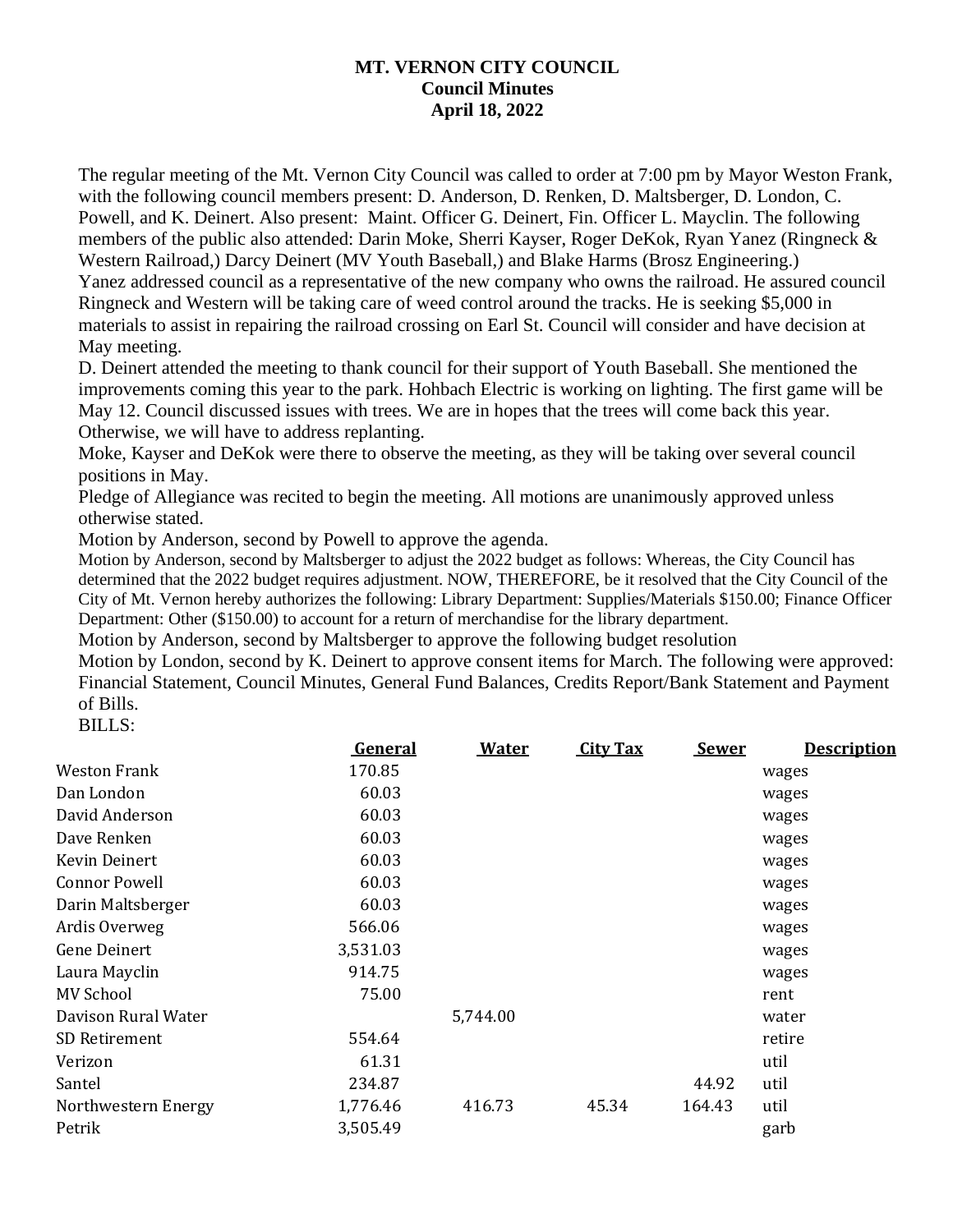| <b>Forum Communication</b>     | 36.12    |       |          | publ                |
|--------------------------------|----------|-------|----------|---------------------|
| SD State Treasurer (DOR)       | 205.60   |       |          | sales tax           |
| CorTrust                       | 1,623.14 | 38.26 |          | 941                 |
| SD Unempl Ins                  | 100.93   |       |          | Unempl Ins          |
| Menards                        | 222.78   |       |          | supplies            |
| Westy's                        | 507.80   |       |          | Fuel                |
| <b>Brosz</b>                   | 3,500.00 |       |          | <b>Street Maint</b> |
| Ardis Overweg                  | 224.89   |       |          | supplies            |
| Laura Mayclin - Exp            | 26.67    | 26.67 | 26.66    | Legal               |
| <b>J&amp;W Marketing</b>       | 170.00   |       |          | Mgmt                |
| Jones Supplies                 | 133.63   |       |          | Repairs             |
| Dakota Pump                    |          |       | 4,664.80 | Repairs             |
| SD-811                         | 20.16    |       |          | Locates             |
| <b>Prairieland Collections</b> |          | 10.00 |          | Collections         |
| <b>Scott Supply</b>            | 19.04    |       |          | supplies            |
| <b>Midwest Fire Safety</b>     | 50.00    |       |          | Maint               |
| <b>Firesteel Service</b>       | 182.32   |       |          | Maint               |
| Carquest                       | 59.99    |       |          | Supplies            |
| Cortrust Visa                  | 55.79    |       |          | supplies            |

## OLD BUSINESS

- 1. Frank will be contracting a new person to clean The Hall. The fire department got the money they were seeking for their new building, so the construction should begin and The City will continue with plans to take over the current fire building.
- 2. London spoke with code enforcement, who reported that letters have been sent to those residents who are not in compliance. One resident has not been receiving her mailed letters, which will be dealt with otherwise. Reminder: Citywide Spring Cleanup is scheduled for Saturday, April 30, 2022.
- 3. Harms presented adjusted numbers to City Council for the Chip Seal Project. Costs have gone up substantially, 48% over last year. The current bid for work in the city is over \$88,000. We will leave heavily damaged areas (Northview and Wallace) for more aggressive repair for next year. Having Brosz handle the street work allows: quality control, coordination of projects, and quantity discounts with multiple communities involved. Motion by London, second by Renken to award the Chip Seal Project to Aztec for \$88,104.10.
- 4. ARPA funds will be coded as revenue lost for reporting purposes. Mayclin will have the necessary reporting done by the deadline of April 30, 2022.

## NEW BUSINESS

- 1. G. Deinert reported that the skid loader production has been moved back to August. Scott Supply has found another machine for sale with 78 hours on it. The cost is \$1,000 less than the new one to account for the hours on the machine. We will still need to order a bucket for the machine. G. Deinert will get the machine as soon as possible. Until a bucket is available, the city does have insurance to cover a bucket rental. G. Deinert will be taking mosquito sprayer in for a free check-up before mosquito season gets started. He will be attending a water seminar next week.
- 2. Mayclin reported on a FEMA Flood Insurance rate map letter that she received. Frank and Anderson will look over the maps and council will notify residents in the flood zone that they will be required to have flood insurance to obtain a mortgage. It will cost less to get NFIP flood insurance before the maps are published.
- 3. Motion by Renken, second by Maltsberger to give \$1,000 donations to the MV Baseball Association, Sr. Citizens, and Legion.
- 4. Motion by Anderson, second by Renken to approve a plat for Davison county on Hanson property.
- 5. Council discussed each council member having a key for access to the dump site, so residents can